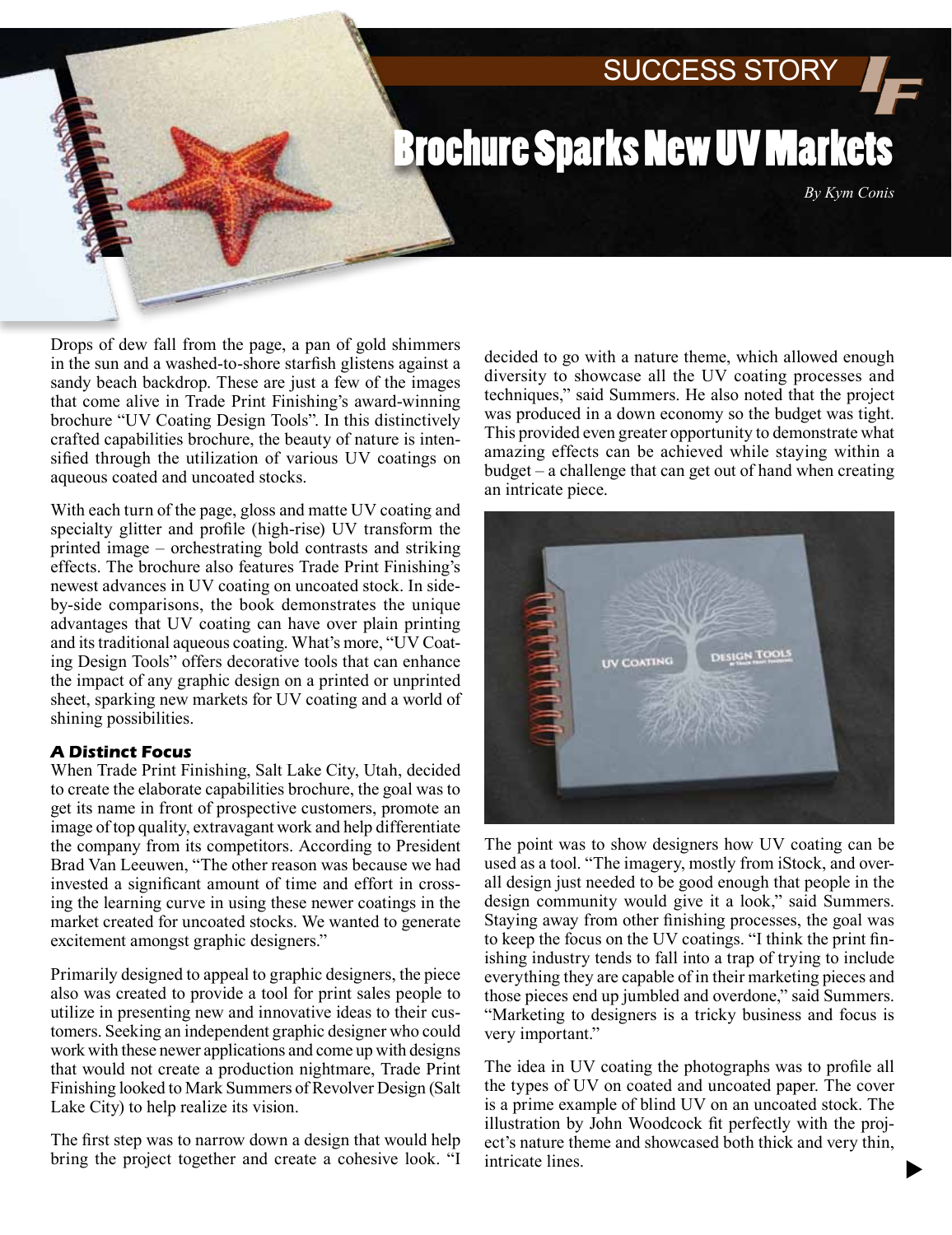## Success Story *<sup>5</sup>*

A great deal of time was spent in choosing the right images that would display the coatings best: gloss, matte, satin, glitter and profile (high-rise). According to Summers, using a split page for a "before and after" effect was the best way to truly show people how UV coating changes the printed piece. "We experimented with an idea that Troy Summers (Trade Print Finishing's

production manager) had, blending matte with gloss. The two frog pages and the cocoon page are good examples of this, although this concept was used on many of the pages," said Summers.

Mark Summers continued, "If you create your plates using just vector paths, you will end up with a hard edge where the matte stops and the gloss begins. You also have to trap it to avoid a gap between them and that trap with UV would end up double thick and look strange." To solve the problem, Summers created the various areas to be coated using vector paths and then blurred them in Photoshop according to each photo and its depth of field.

Because this piece would be going to designers, Summers targeted images that would be very difficult to do without drawing a path. The snake skin is a good example of this where contrast and color variation were not significant enough to utilize a tool like the magic wand or even a masking program to get a good plate for the UV-coated area. Therefore, a path had to be drawn. "The path for that page took me well over 10 hours to create," said Summers. "I divided the page into a 3x3" grid and did one of the nine squares a day for nine days. It was tedious work but I knew the end result would be impressive to anyone who understood what had to be done."

One surprise that surfaced throughout all the experimentation and testing conducted prior to production was how well the blind UV coating worked with light-colored stocks. "Going into this we knew that dark uncoated stock worked well with blind UV," said Summers, "but we had no idea, until testing, of the wonderful effects that could be produced on lighter stocks – both subtle and bold." The cherry blossoms page is a good example of the UV coating's more subtle side. Slight movement of the page makes the blossoms disappear and re-appear as the light hits the spot UV coating, creating a "flowing in the breeze" effect that is truly magical.

### **In the Driver's Seat**

Printing on the project was very basic: 4-color process with an aqueous flood coat on standard coated sheets. The idea was to show how UV coating can liven up even the most basic printing. The purpose wasn't to show off specialty print but to show how different UV coatings can make plain printing special.

"This was a rare case where we were in the driver's seat: the finisher dictating how the printer would print the project," said Troy Summers. "First, we were in constant contact with the designer to make sure he chose designs that would work best to accentuate the various types of UV coating and still keep within the realm of production possibilities." For example, on the two images showing raised profile UV coating (the cocoon and the snake skin), images were sought that would have raised UV areas that were no wider than about 1/2 inch in diameter. "At that point," Summers explained, "the raised coating begins to sag in the middle and you lose some of the three-dimensional effect."

All the process printing was done on the same basic coated sheet, Topkote C1S. For the project, the UV coating needed to be the variable component, not the coated paper stock. That way, the effect that the UV coatings have on the sheet is much more apparent.

Sundance Felt was used for the white uncoated sheets where 4-color process was overprinted and then UV coated to show how the coating draws the brightness of the colors back out of the uncoated sheet. On the colored uncoated sheets, Wausau, Domtar and Fox River were utilized in different colors and finishes. "With the uncoated papers, we wanted to show the designer how UV on uncoated looked on a variety of textures and colors," said Summers. Trade Print Finishing even used plain chip board – something a printer would not want to run through its press. Black Pegasus and black Astrobrite were litho-laminated to form the front cover.

*The drops of dew on the cocoon and the snakeskin scales are perfectly suited to highlight the three-dimensional effect of profile UV coating.*